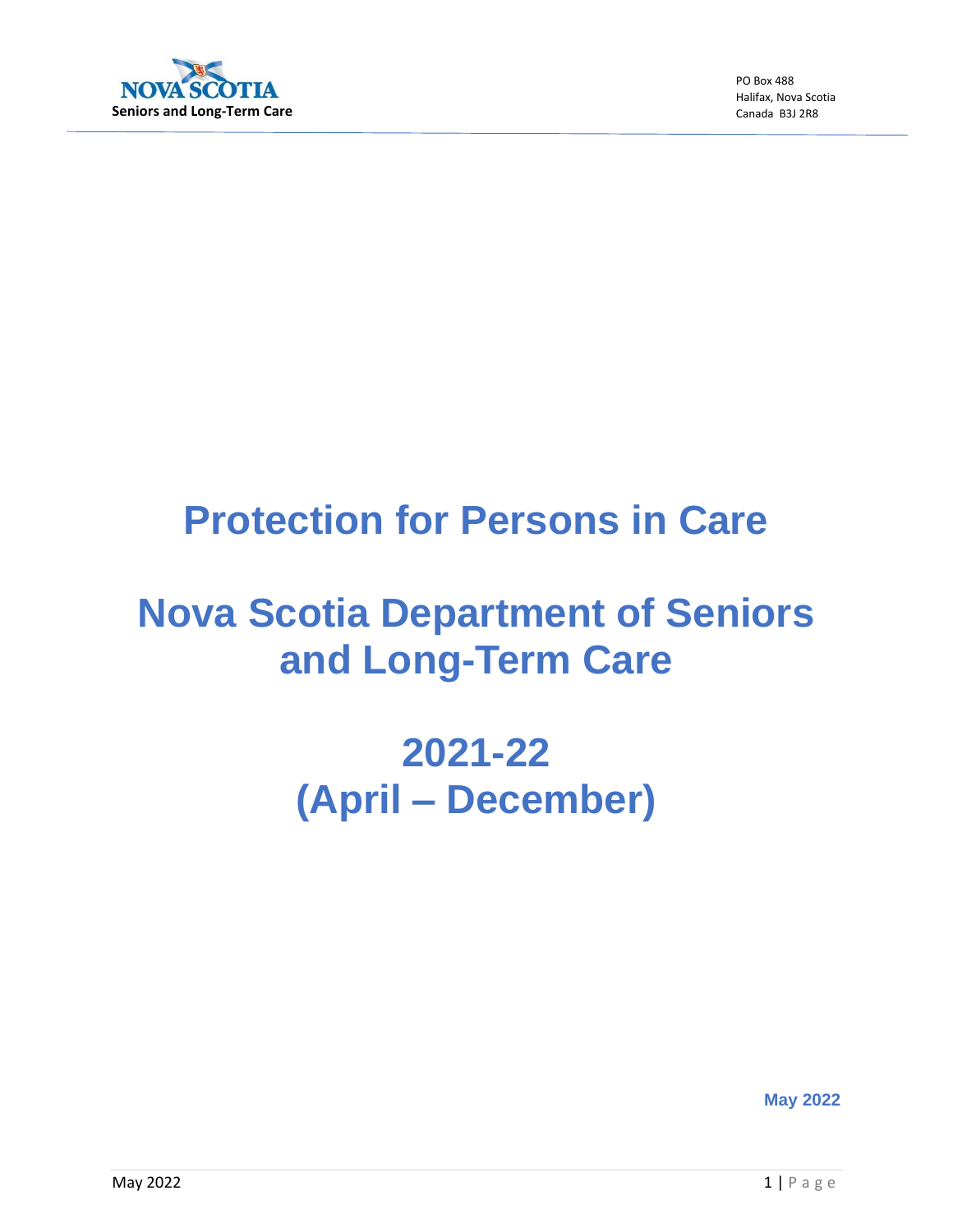

## **Contents**

| Fiscal Year 2021-22 Quarterly Statistics (Investigations by nature of alleged abuse*)  6 |  |
|------------------------------------------------------------------------------------------|--|
|                                                                                          |  |
|                                                                                          |  |
|                                                                                          |  |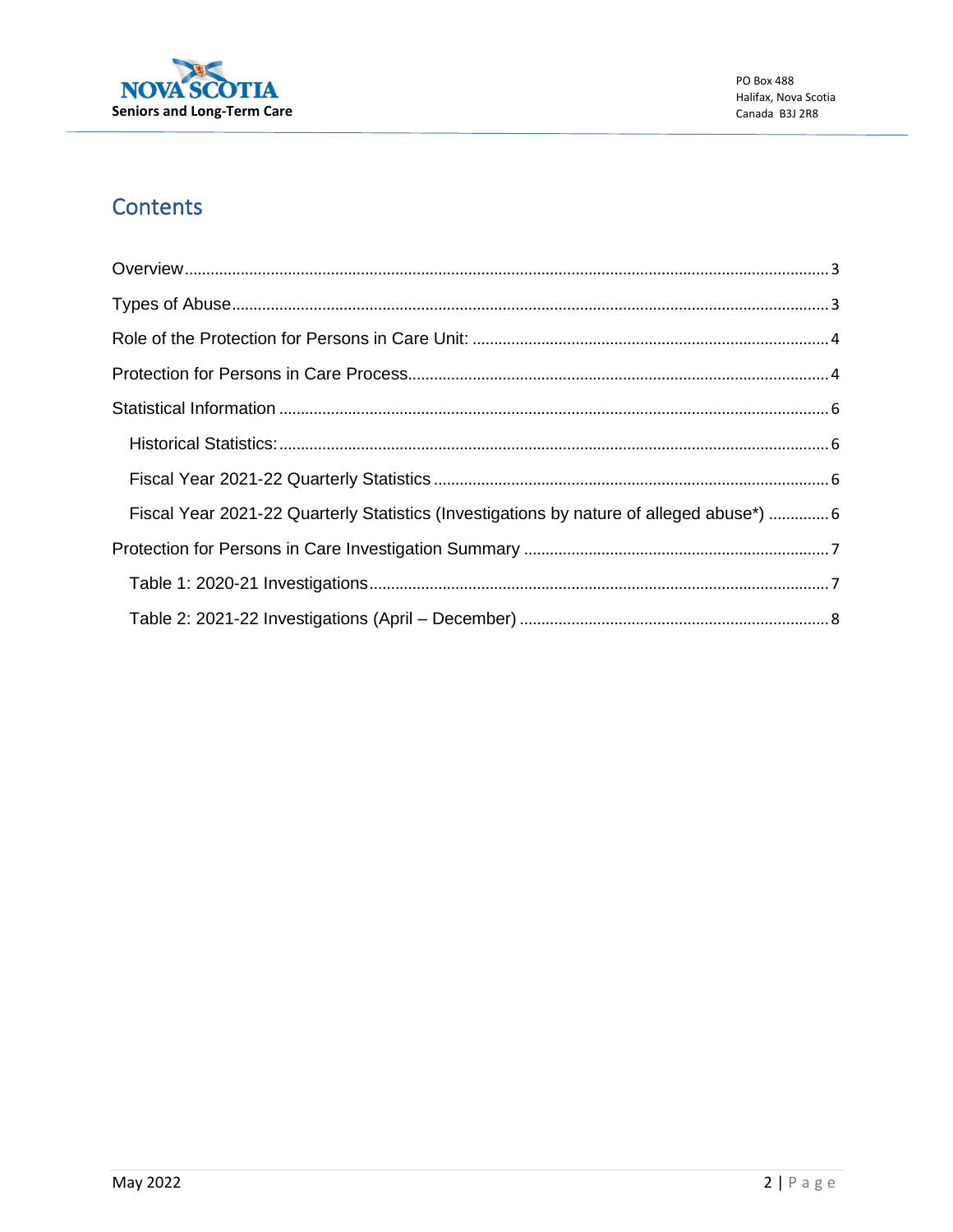

#### <span id="page-2-0"></span>**Overview**

The *Protection for Persons in Care Act (PPCA)* is a safeguard for patients or residents 16 years of age or older receiving care from a hospital under the *Hospital's Act* or a facility licensed under the *Homes for Special Care Act. PPCA* requires facility administrators and service providers, including staff and volunteers, to promptly report all allegations or instances of abuse. Members of the public may also report abuse under the Act by calling 1-800-225-7225.

After a report is received by the Protection for Persons in Care unit, a detailed review of each referral is done to determine if a more extensive investigation is necessary. If so, an investigator is assigned to conduct a formal investigation, which may involve referrals to police or a regulator. The investigator develops a report with conclusions, and there may be directives issued to the health facility that are to be complied with.

## <span id="page-2-1"></span>**Types of Abuse**

Under the *Protection for Persons in Care Act*, abuse is defined in section 3(1) of the Regulations as follows:

- 3(1)(a) the use of physical force resulting in pain, discomfort or injury, including slapping, hitting, beating, burning, rough handling, tying up or binding;
- 3(1)(b) mistreatment causing emotional harm, including threatening, intimidating, humiliating, harassing, coercing or restricting from appropriate social contact;
- 3(1)(c) the administration, withholding or prescribing of medication for inappropriate purposes;
- 3(1)(d) sexual contact, activity or behaviour between a service provider and a patient or resident;
- 3(1)(e) non-consensual sexual contact, activity or behaviour between patients or residents;
- 3(1)(f) the misappropriation or improper or illegal conversion of money or other valuable possessions;
- 3(1)(g) failure to provide adequate nutrition, care, medical attention or necessities of life without valid consent.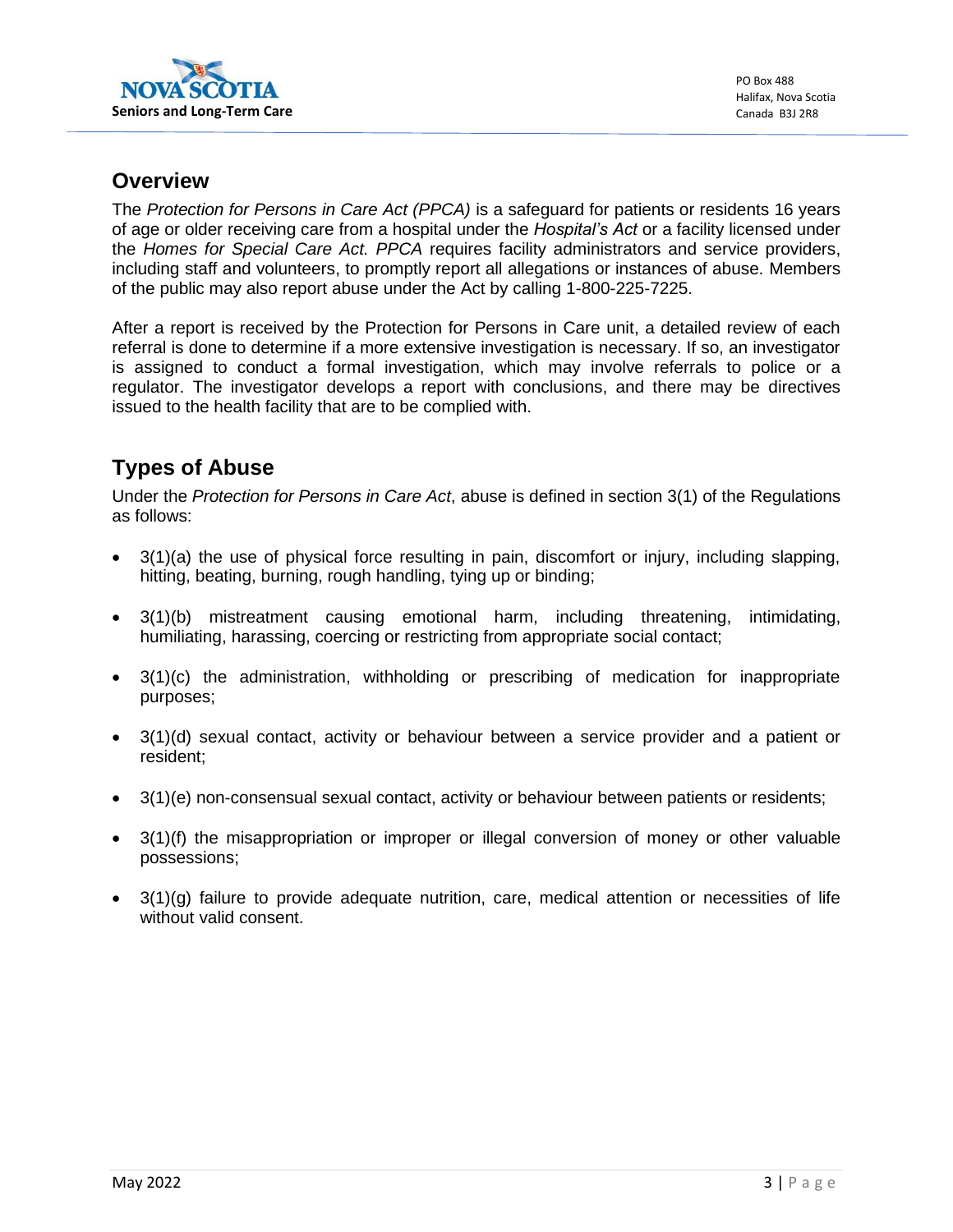

### <span id="page-3-0"></span>**Role of the Protection for Persons in Care Unit:**

The role of the Protection for Persons in Care unit includes:

- Receiving reports of alleged abuse.
- Conducting a thorough review of all reports of alleged abuse to determine if the case falls under the scope of PPCA.
- Conducting extensive investigations of alleged abuse where there are reasonable grounds to believe abuse occurred.
- Issuing Ministerial directives to health facilities regarding operational and other measures considered necessary to protect all patients or residents from abuse, regardless of the results of the investigation.
- Monitoring health facilities actions taken to address any directives that are issued.
- Making referrals to professional regulators where appropriate.
- Providing education for the public, health care staff, and organizations about the Act and on the identification, reporting, prevention, and management of abuse and neglect.

### <span id="page-3-1"></span>**Protection for Persons in Care Process**

After receiving a report of alleged abuse, each referral is reviewed in detail. During this phase, information is gathered by contacting the complainant, health facility, and any other relevant individuals. The purpose of this is to check the reliability and validity of the intake information, confirm if the allegation falls within the scope of PPCA, and to gather and review detailed information to determine if there are reasonable grounds to believe that abuse has occurred, or is likely to occur.

If the Protection for Persons in Care unit determines there are reasonable grounds to believe a patient or resident has been abused, or is likely to be abused, and it has been determined that the case is most appropriately handled by the Department of Health and Wellness rather than another regulator, an investigator will carry out a more extensive investigation.

A decision to not conduct an investigation could be because: the referral is not within the scope of the PPCA, the facility has provided reasonable care and support to address the incident, the referral is more appropriately addressed by another jurisdiction (such as licensing), or the allegation has been referred to the police or a regulator.

The investigation process includes:

- Notifying the administrator, and relevant people involved in the incident (or the substitute decision maker) of the investigation.
- Gathering evidence by conducting interviews with the complainant, the person who has allegedly been abused (if they are able), the person who is alleged to have committed the abuse, health care staff, and any witnesses.
- Reviewing health records, facility based policies, procedures and processes, and provincial legislation and standards.
- Consulting with experts.
- Sharing a preliminary investigation report with the administrator of the health facility, and relevant people involved in the incident (or the substitute decision maker) to provide an opportunity to respond with additional information or clarification.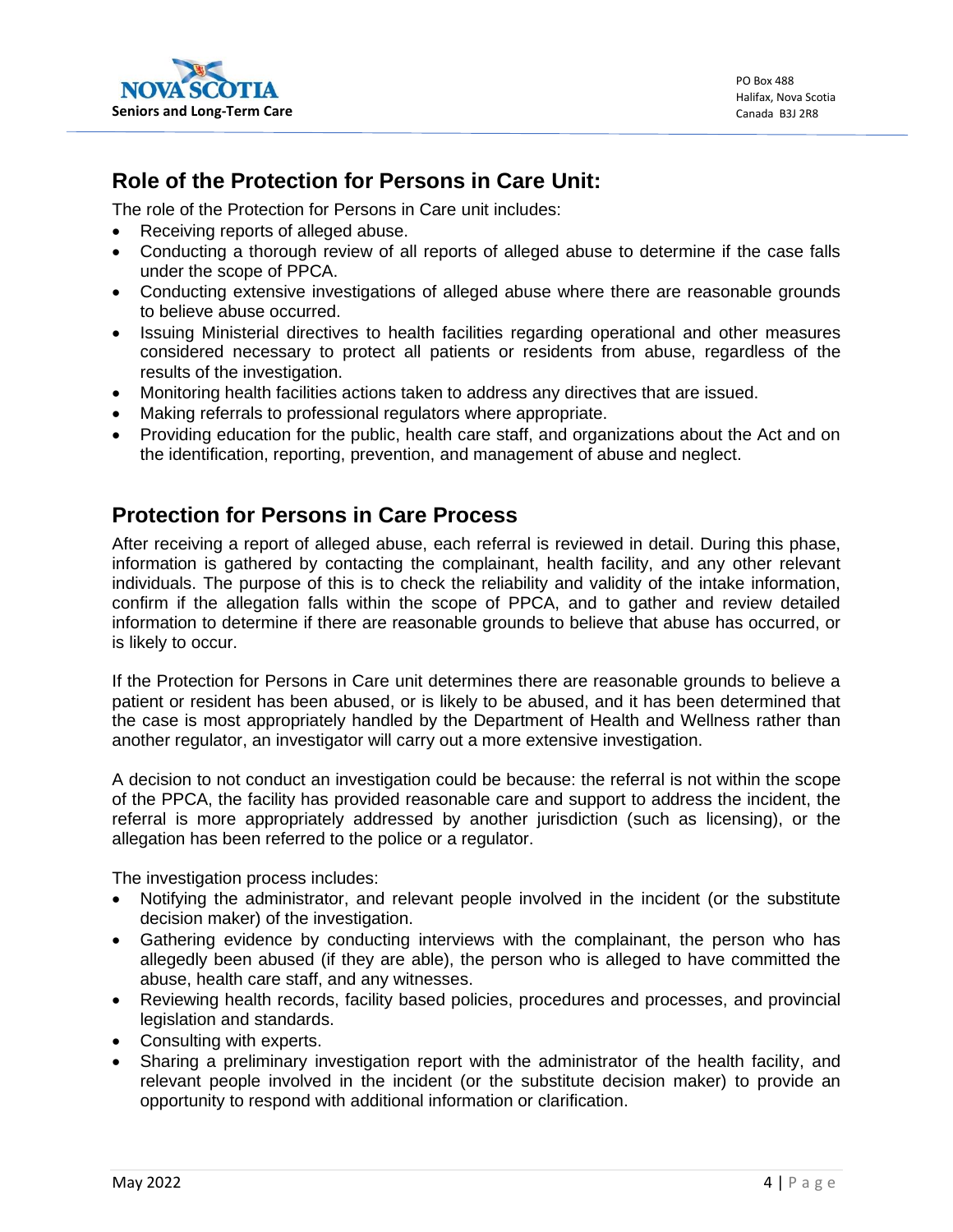

• Sharing a final investigation report with the administrator of the health facility and relevant people involved in the incident which outlines the findings of the investigation and any directives that may be issued. Directives include measures necessary to protect all patients or residents from abuse, regardless of whether the investigation has determined that abuse occurred.

Additional information about Protection for Persons in Care can be found at: <https://novascotia.ca/dhw/ppcact/>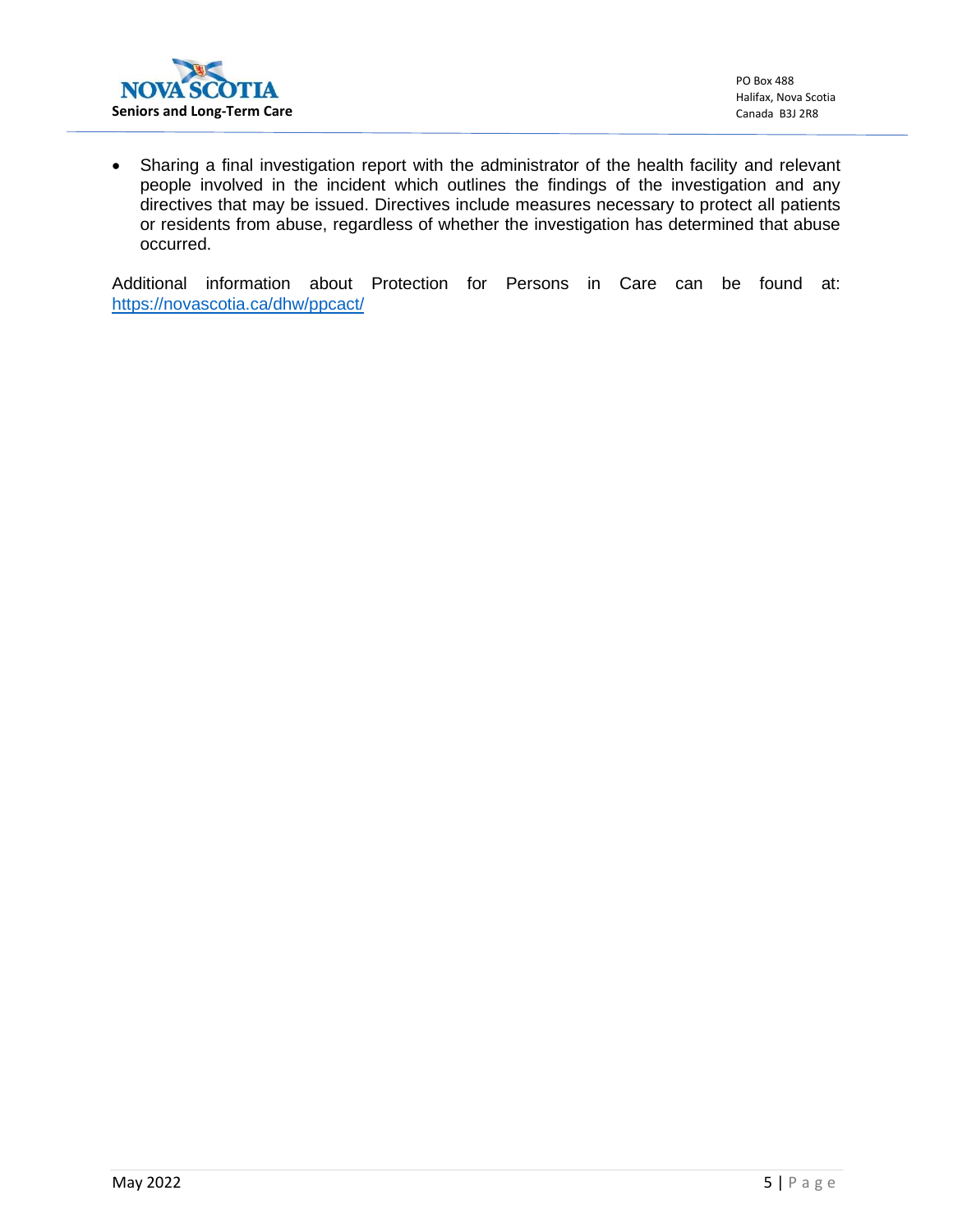

## <span id="page-5-0"></span>**Statistical Information**

#### <span id="page-5-1"></span>*Historical Statistics:*

| <b>Fiscal</b><br>Year | Calls<br>Received<br>(Total) | Calls<br>Received<br>(Hospitals) | Calls<br>Received<br>(LTC) | <b>PPCA</b><br>Investigations<br>(Total) | <b>PPCA</b><br>Investigations<br>(Hospitals) | <b>PPCA</b><br>Investigations<br>(LTC) | <b>Unfounded</b><br><b>Cases of</b><br>Abuse | Founded<br>Cases of<br>Abuse | <b>Decision</b><br>not yet<br>determined |
|-----------------------|------------------------------|----------------------------------|----------------------------|------------------------------------------|----------------------------------------------|----------------------------------------|----------------------------------------------|------------------------------|------------------------------------------|
| 2016-17               | 312                          | 97                               | 215                        | 54                                       | 5                                            | 49                                     | 21                                           | 33                           | $\Omega$                                 |
| 2017-18               | 426                          | 103                              | 323                        | 90                                       | 15                                           | 75                                     | 25                                           | 65                           | 0                                        |
| 2018-19               | 513                          | 149                              | 364                        | 74                                       | 16                                           | 58                                     | 40                                           | 34                           | $\Omega$                                 |
| 2019-20               | 620                          | 165                              | 455                        | 55                                       | 12                                           | 43                                     | 26                                           | 29                           | 0                                        |
| 2020-21               | 534                          | 143                              | 391                        | 51                                       | 11                                           | 40                                     | 20                                           | 31                           | $\Omega$                                 |

#### <span id="page-5-2"></span>*Fiscal Year 2021-22 Quarterly Statistics*

|              | Cals<br>Received<br>(Total) | Calls<br>Received<br>(Hospitals) | Calls<br>Received<br>(LTC) | <b>PPCA</b><br>Investigations<br>(Total) | <b>PPCA</b><br>Investigations<br>(Hospitals) | <b>PPCA</b><br>Investigations<br>(LTC) | <b>Unfounded</b><br><b>Cases of</b><br>Abuse | Founded<br>Cases of<br>Abuse | <b>Decision</b><br>not yet<br>determined |
|--------------|-----------------------------|----------------------------------|----------------------------|------------------------------------------|----------------------------------------------|----------------------------------------|----------------------------------------------|------------------------------|------------------------------------------|
| Apr-Jun      | 122                         | 39                               | 83                         | 10                                       |                                              | 9                                      | 3                                            | 6                            |                                          |
| Jul-Sep      | 115                         | 24                               | 91                         | 11                                       | 0                                            | 11                                     | 4                                            | 2                            | 5                                        |
| Oct-Dec      | 102                         | 22                               | 80                         | 16                                       | 0                                            | 16                                     | 0                                            | 2                            | 14                                       |
| Jan-Mar      |                             |                                  |                            |                                          |                                              |                                        |                                              |                              |                                          |
| <b>Total</b> | 339                         | 85                               | 254                        | 37                                       |                                              | 36                                     |                                              | 10                           | 20                                       |

#### <span id="page-5-3"></span>*Fiscal Year 2021-22 Quarterly Statistics (Investigations by nature of alleged abuse\*)*

|                | 3(1)(a) | 3(1)(b) | 3(1)(c)  | 3(1)(d)  | 3(1)(e) | 3(1)(f)  | 3(1)(g) |
|----------------|---------|---------|----------|----------|---------|----------|---------|
| Q1 (Apr-Jun)   | 5       |         |          |          |         |          | ◠       |
| Q2 (Jul - Sep) | っ       |         |          | 0        | 5       | 0        | 0       |
| Q3 (Oct - Dec) | 5       |         | $\Omega$ | $\Omega$ | 4       | $\Omega$ |         |
| Q4 (Jan - Mar) |         |         |          |          |         |          |         |
| <b>Total</b>   | 13      |         | 0        |          | 10      | O        | 10      |

\*3(1)(a) the use of physical force resulting in pain, discomfort or injury, including slapping, hitting, beating, burning, rough handling, tying up or binding;

3(1)(b) mistreatment causing emotional harm, including threatening, intimidating, humiliating, harassing, coercing or restricting from appropriate social contact;

3(1)(c) the administration, withholding or prescribing of medication for inappropriate purposes;

3(1)(d) sexual contact, activity or behaviour between a service provider and a patient or resident;

3(1)(e) non-consensual sexual contact, activity or behaviour between patients or residents;

3(1)(f) the misappropriation or improper or illegal conversion of money or other valuable possessions;

3(1)(g) failure to provide adequate nutrition, care, medical attention or necessities of life without valid consent.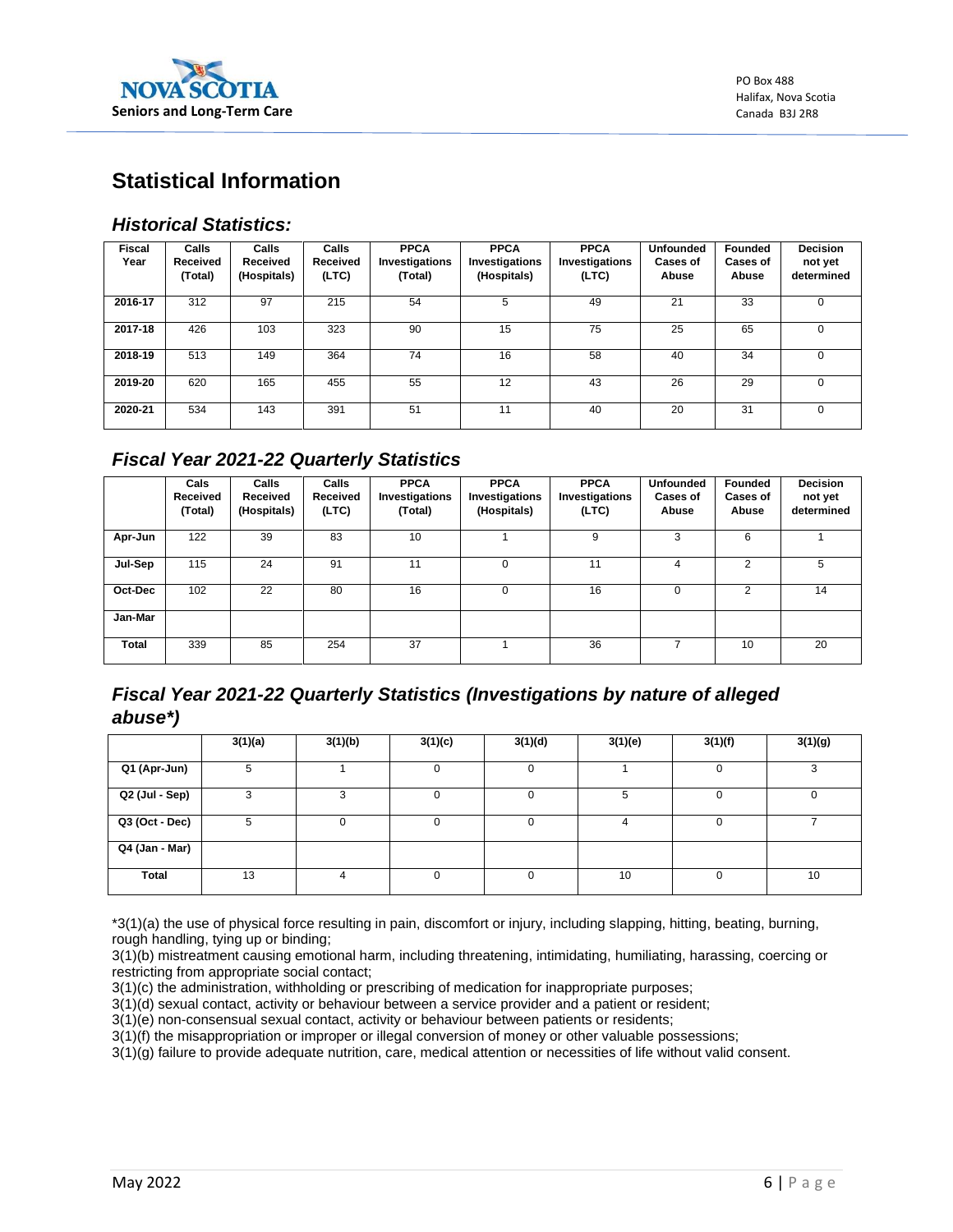

### <span id="page-6-0"></span>**Protection for Persons in Care Investigation Summary**

The following tables present a summary of investigations pursuant to section 8(2) of the *Protection for Persons in Care Act*. The summary includes the facility name, the nature of abuse investigated, whether the investigation was founded, unfounded, or a decision is yet to be determined, and whether directives were issued to the facility.

This summary is for information purposes only and represents findings regarding a specific incident at a particular point in time. The summary should not be used to form conclusions about the current or future quality of care offered by the identified health care facility.

To protect the privacy of residents, the names of facilities with 5 or less patients or residents have been redacted and replaced with "5 or less".

#### <span id="page-6-1"></span>*Table 1: 2020-21 Investigations*

*(Total = 51; Unfounded = 20; Founded = 31; Decision yet to be determined (TBD) = 0)*

| <b>Facility</b>                      | <b>Nature</b>     | <b>Decision</b>  | <b>Directives</b> | # of                    |
|--------------------------------------|-------------------|------------------|-------------------|-------------------------|
|                                      |                   |                  |                   | <b>Directives</b>       |
| <b>Arborstone Enhanced Care</b>      | Section $3(1)(g)$ | Founded          | Yes               | 4                       |
| <b>Arbourstone Enhanced Care</b>     | Section $3(1)(g)$ | Founded          | Yes               | $\overline{4}$          |
| <b>Bay Side Home</b>                 | Section $3(1)(e)$ | Founded          | Yes               | 5                       |
| Cape Breton Regional                 | Section $3(1)(g)$ | Founded          | Yes               | 5                       |
| Cape Breton Regional                 | Section $3(1)(a)$ | Founded          | Yes               | 6                       |
| Dartmouth General Hospital           | Section 3(1)(e)   | Unfounded        | Yes               | 1                       |
| <b>Dykeland Lodge</b>                | Section $3(1)(d)$ | Founded          | <b>No</b>         | $\mathbf 0$             |
| <b>East Cumberland Lodge</b>         | Section $3(1)(a)$ | Unfounded        | Yes               | 3                       |
| <b>Grand View Manor</b>              | Section 3(1)(b)   | Unfounded        | Yes               | $\overline{4}$          |
| <b>Grand View Manor</b>              | Section $3(1)(a)$ | Founded          | Yes               | $\overline{7}$          |
| <b>Harbourstone Enhanced Care</b>    | Section 3(1)(b)   | Unfounded        | Yes               | 1                       |
| Nakile Home for Special Care         | Section $3(1)(b)$ | Founded          | Yes               | $\,6$                   |
| <b>North Queens</b>                  | Section $3(1)(a)$ | <b>Unfounded</b> | Yes               | $\overline{4}$          |
| Northwood Bedford West               | Section 3(1)(b)   | Unfounded        | Yes               | 1                       |
| Northwoodcare Incorporated           | Section 3(1)(b)   | Founded          | Yes               | 3                       |
| Oakwood Terrace                      | Section 3(1)(b)   | Unfounded        | Yes               | $\overline{1}$          |
| Oakwood Terrace                      | Section 3(1)(b)   | Unfounded        | Yes               | $\overline{2}$          |
| Oakwood Terrace                      | Section $3(1)(g)$ | Unfounded        | Yes               | $\overline{5}$          |
| Ocean View Continuing Care Centre    | Section $3(1)(e)$ | Founded          | Yes               | 3                       |
| Ocean View Continuing Care Centre    | Section $3(1)(g)$ | Founded          | Yes               | 8                       |
| Ocean View Continuing Care Centre    | Section $3(1)(a)$ | Founded          | Yes               | $\overline{\mathbf{4}}$ |
| Ocean View Continuing Care Centre    | Section $3(1)(e)$ | Founded          | Yes               | 1                       |
| Ocean View Continuing Care Centre    | Section $3(1)(e)$ | Founded          | Yes               | 3                       |
| Ocean View Continuing Care Centre    | Section $3(1)(g)$ | Founded          | Yes               | $\overline{\mathbf{4}}$ |
| Ocean View Continuing Care Centre    | Section $3(1)(g)$ | Founded          | Yes               | $\overline{\mathbf{4}}$ |
| Parkland at the Lakes - Glasgow Hall | Section $3(1)(e)$ | Founded          | <b>No</b>         | $\pmb{0}$               |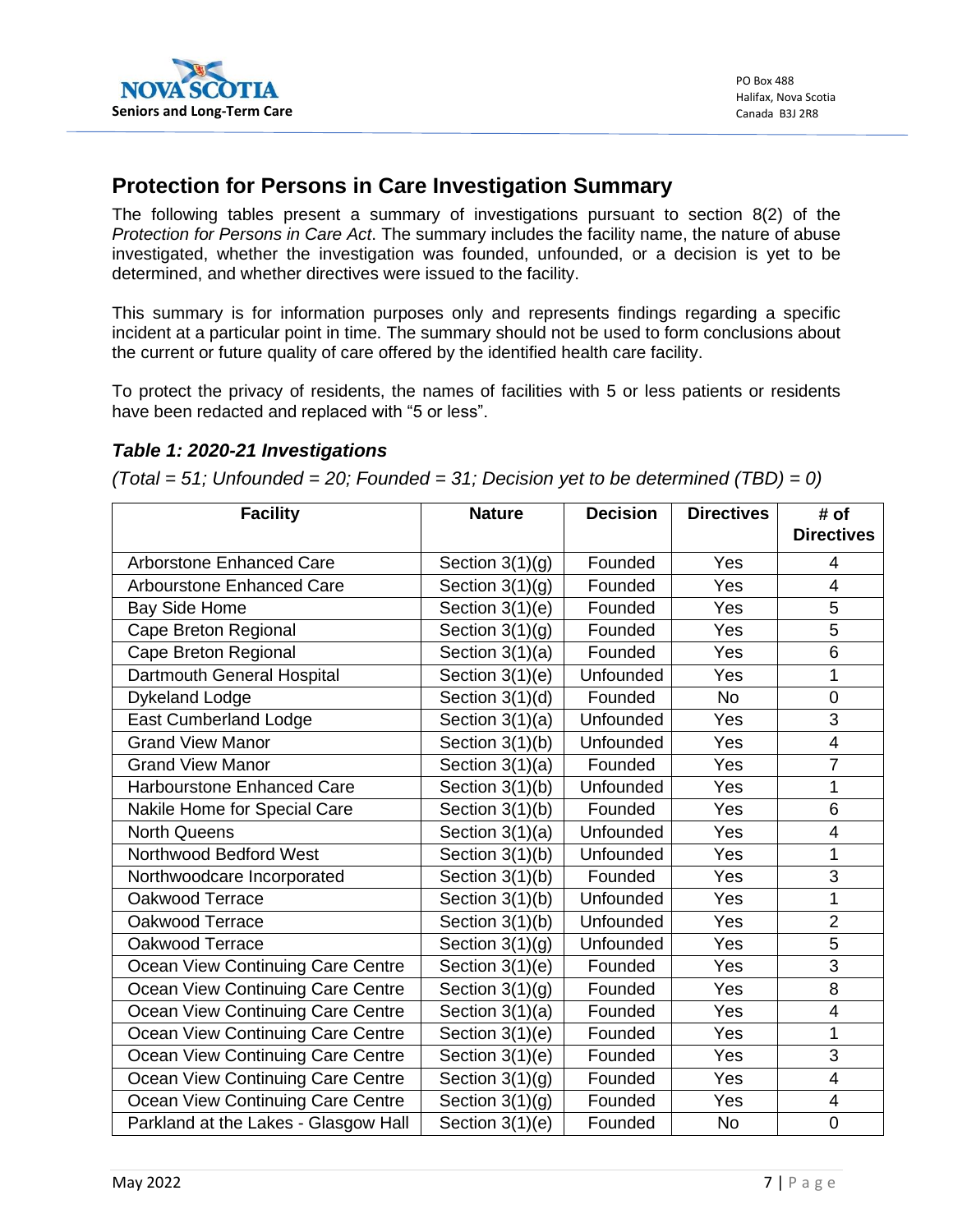

PO Box 488 Halifax, Nova Scotia Canada B3J 2R8

| QEII                              | Section $3(1)(d)$ | Founded   | Yes       | $\overline{2}$          |
|-----------------------------------|-------------------|-----------|-----------|-------------------------|
| QEII                              | Section $3(1)(e)$ | Founded   | <b>No</b> | 0                       |
| QEII                              | Section $3(1)(a)$ | Unfounded | Yes       | $\overline{2}$          |
| <b>Richmond Villa</b>             | Section 3(1)(b)   | Founded   | Yes       | $\overline{3}$          |
| Roseway Hospital                  | Section $3(1)(a)$ | Unfounded | Yes       | $\overline{2}$          |
| Saint Martha's Regional Hospital  | Section $3(1)(a)$ | Founded   | Yes       | 6                       |
| Seaview Manor                     | Section $3(1)(a)$ | Founded   | Yes       | 1                       |
| <b>Seaview Manor</b>              | Section 3(1)(b)   | Unfounded | Yes       | $\mathbf{1}$            |
| <b>Seaview Manor</b>              | Section $3(1)(g)$ | Unfounded | Yes       | $\overline{2}$          |
| <b>Seaview Manor</b>              | Section $3(1)(b)$ | Unfounded | Yes       | $\overline{2}$          |
| <b>Soldiers Memorial Hospital</b> | Section $3(1)(a)$ | Founded   | Yes       | $\overline{2}$          |
| South Shore Regional Hospital     | Section $3(1)(a)$ | Unfounded | Yes       | 4                       |
| South Shore Regional Hospital     | Section 3(1)(b)   | Unfounded | Yes       | 3                       |
| The Cove Guest Home               | Section $3(1)(a)$ | Unfounded | Yes       | $\overline{3}$          |
| The Magnolia                      | Section $3(1)(e)$ | Founded   | <b>No</b> | $\mathbf 0$             |
| The Mira                          | Section $3(1)(a)$ | Founded   | Yes       | $\overline{2}$          |
| <b>Tidal View Manor</b>           | Section $3(1)(b)$ | Founded   | Yes       | $\overline{5}$          |
| <b>Tidal View Manor</b>           | Section $3(1)(e)$ | Founded   | Yes       | $\overline{\mathbf{4}}$ |
| <b>Tideview Terrace</b>           | Section $3(1)(b)$ | Unfounded | Yes       | $\mathbf{1}$            |
| <b>Valley View Villa</b>          | Section $3(1)(e)$ | Founded   | Yes       | $\overline{\mathbf{4}}$ |
| Valley View Villa                 | Section 3(1)(d)   | Unfounded | Yes       | $\overline{2}$          |
| Valley View Villa                 | Section $3(1)(e)$ | Unfounded | Yes       | $\overline{2}$          |
| Valley View Villa                 | Section $3(1)(a)$ | Founded   | Yes       | $\overline{2}$          |
| Villa Saint-Joseph du Lac         | Section $3(1)(f)$ | Founded   | Yes       | $\overline{2}$          |
| Villa Saint-Joseph du Lac         | Section $3(1)(g)$ | Founded   | Yes       | 3                       |

#### <span id="page-7-0"></span>*Table 2: 2021-22 Investigations (April – December)*

*(Total = 37; Unfounded = 7; Founded = 10; Decision yet to be determined (TBD) = 20)*

| <b>Facility</b>                 | <b>Nature</b>     | <b>Decision</b> | <b>Directives</b> | # of<br><b>Directives</b> |
|---------------------------------|-------------------|-----------------|-------------------|---------------------------|
| Annapolis Royal Nursing Home    | Section $3(1)(e)$ | Founded         | Yes               | 3                         |
| Annapolis Royal Nursing Home    | Section $3(1)(e)$ | <b>TBD</b>      | <b>TBD</b>        | <b>TBD</b>                |
| <b>Arborstone Enhanced Care</b> | Section $3(1)(q)$ | <b>TBD</b>      | <b>TBD</b>        | <b>TBD</b>                |
| <b>Arborstone Enhanced Care</b> | Section $3(1)(g)$ | <b>TBD</b>      | <b>TBD</b>        | <b>TBD</b>                |
| <b>Blomidon Court</b>           | Section $3(1)(a)$ | <b>TBD</b>      | <b>TBD</b>        | <b>TBD</b>                |
| Cedarstone                      | Section $3(1)(q)$ | <b>TBD</b>      | <b>TBD</b>        | <b>TBD</b>                |
| Dartmouth General Hospital      | Section $3(1)(a)$ | Unfounded       | Yes               | 4                         |
| <b>Dykeland Lodge</b>           | Section $3(1)(g)$ | Founded         | Yes               | 4                         |
| <b>Dykeland Lodge</b>           | Section $3(1)(a)$ | <b>TBD</b>      | <b>TBD</b>        | <b>TBD</b>                |
| Evergreen Home                  | Section $3(1)(e)$ | Founded         | <b>Yes</b>        | 2                         |
| <b>Grand View Manor</b>         | Section $3(1)(a)$ | <b>TBD</b>      | <b>TBD</b>        | <b>TBD</b>                |
| <b>Harbour View Facility</b>    | Section $3(1)(b)$ | Founded         | Yes               | $\overline{2}$            |